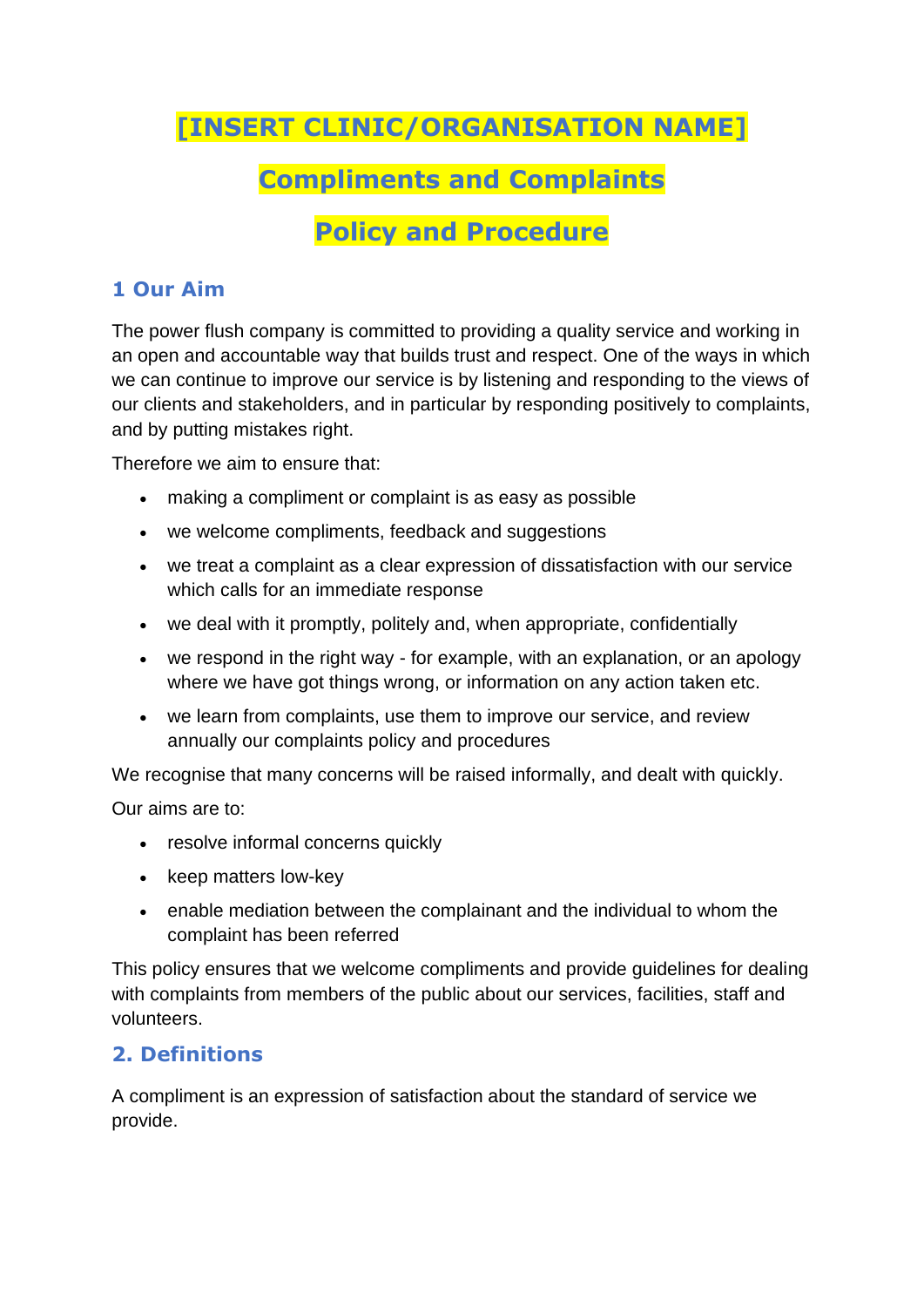A complaint is defined as any expression of dissatisfaction, however, it is expressed. This would include complaints expressed face to face, via a phone call, in writing, via email or any other method. All staff should have sufficient knowledge to be able to identify an "expression of dissatisfaction" even when the word "complain" or "complaint" is not used.

#### **3. Purpose**

We are always glad to hear from people who are satisfied with the services we offer. All compliments are recorded, acknowledged, and a copy is sent to the relevant service manager to provide feedback to the member of staff or service.

### **4. Complaints**

The formal complaints procedure is intended to ensure that all complaints are handled fairly, consistently and wherever possible resolved to the complainant's satisfaction.

### **5. Responsibilities**

The power flush company responsibility will be to:

- acknowledge the formal complaint by email
- respond within a stated period of time
- deal reasonably and sensitively with the complaint; and
- take action where appropriate.

A complainant's responsibility is to:

- bring their complaint, in writing, to the power flush company's attention normally within 8 weeks of the issue arising.
- raise concerns promptly and directly with a member of staff at the power flush company
- explain the problem as clearly and as fully as possible, including any action taken to date.
- allow power flush company a reasonable time to deal with the matter, and
- recognise that some circumstances may be beyond the power flush company's control.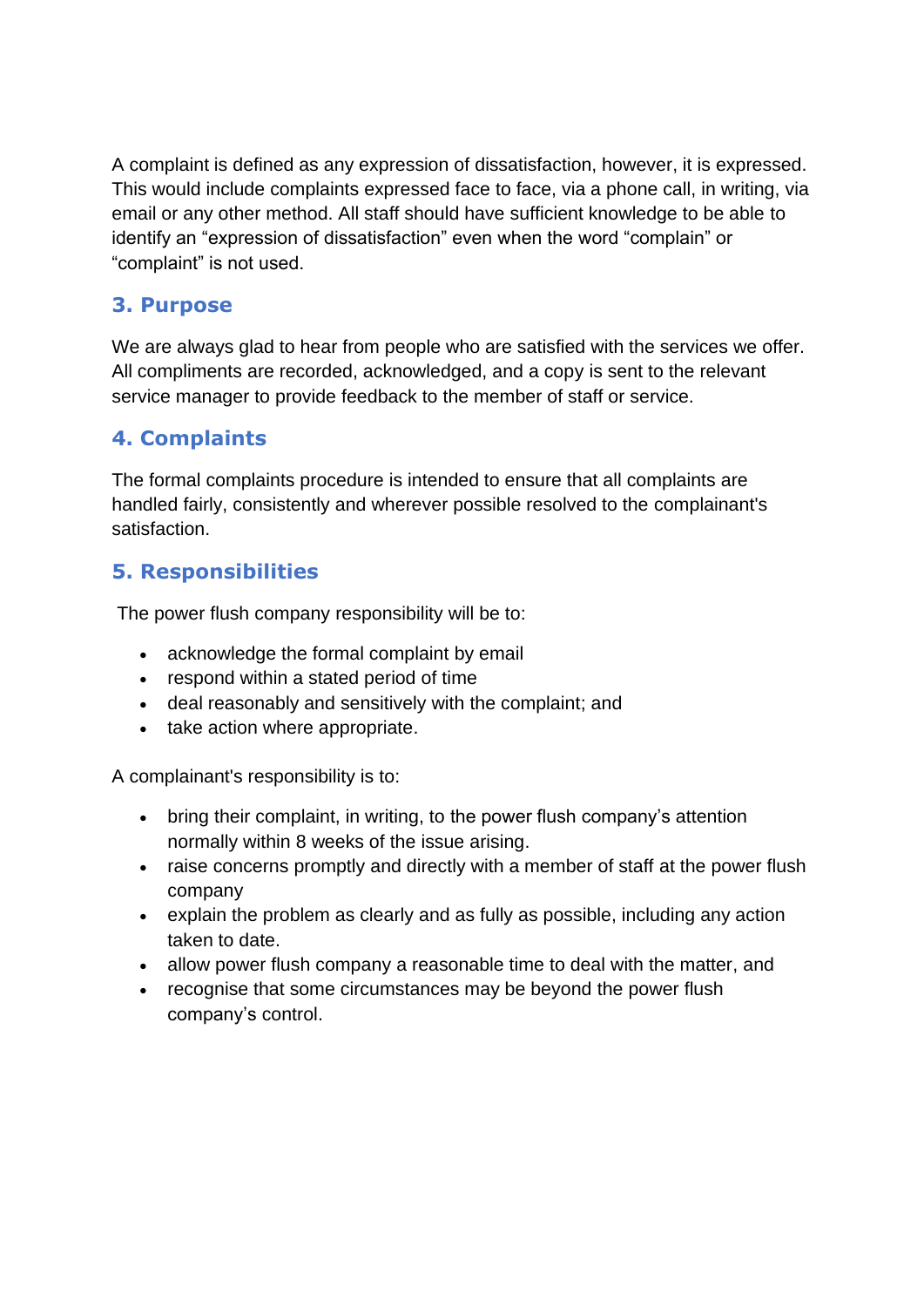## **6. Confidentiality:**

Except in exceptional circumstances, every attempt will be made to ensure that both the complainant and power flush company maintain confidentiality. However, the circumstances giving rise to the complaint may be such that it may not be possible to maintain confidentiality (with each complaint judged on its own facts). Should this be the case, the situation will be explained to the complainant.

## **7. Complaints Procedure:**

Written records must be made by the power flush company at each stage of the procedure.

#### **Stage 1**

In the first instance, staff member(s) must establish the seriousness of the complaint. An informal approach is appropriate when it can be achieved. But if concerns cannot be satisfactorily resolved informally, then the formal complaints procedure should be followed.

#### **Stage 2**

If the complaint cannot be resolved informally, the member of the public should be advised that a formal complaint may be made, and the following procedure should be explained to them. It may sometimes be appropriate for a different member of staff, preferably a member of the Management Team, to make this explanation.

- a) A formal complaint can be made by email.
- b) The power flush company, depending on the nature of the complaint, must acknowledge the complaint by email within 48hrs no later than one week of receiving it.
- c) The person making the complaint will receive a response based on the investigation within four weeks of the complaint being received. If this is not possible then a letter must be sent explaining why
- d) A senior Engineer will investigate the complaint. Any conclusions reached should be discussed with the staff member involved and their Line Manager.

#### **Stage 3**

- a) If the complainant is not satisfied with the above decision, then **for example a** sub-group of the Trustee Board will be convened.]
- b) The sub-group will examine the complaint and may wish to carry out further interviews, examine files / notes. They will respond within four weeks in writing. Their decision will be final.